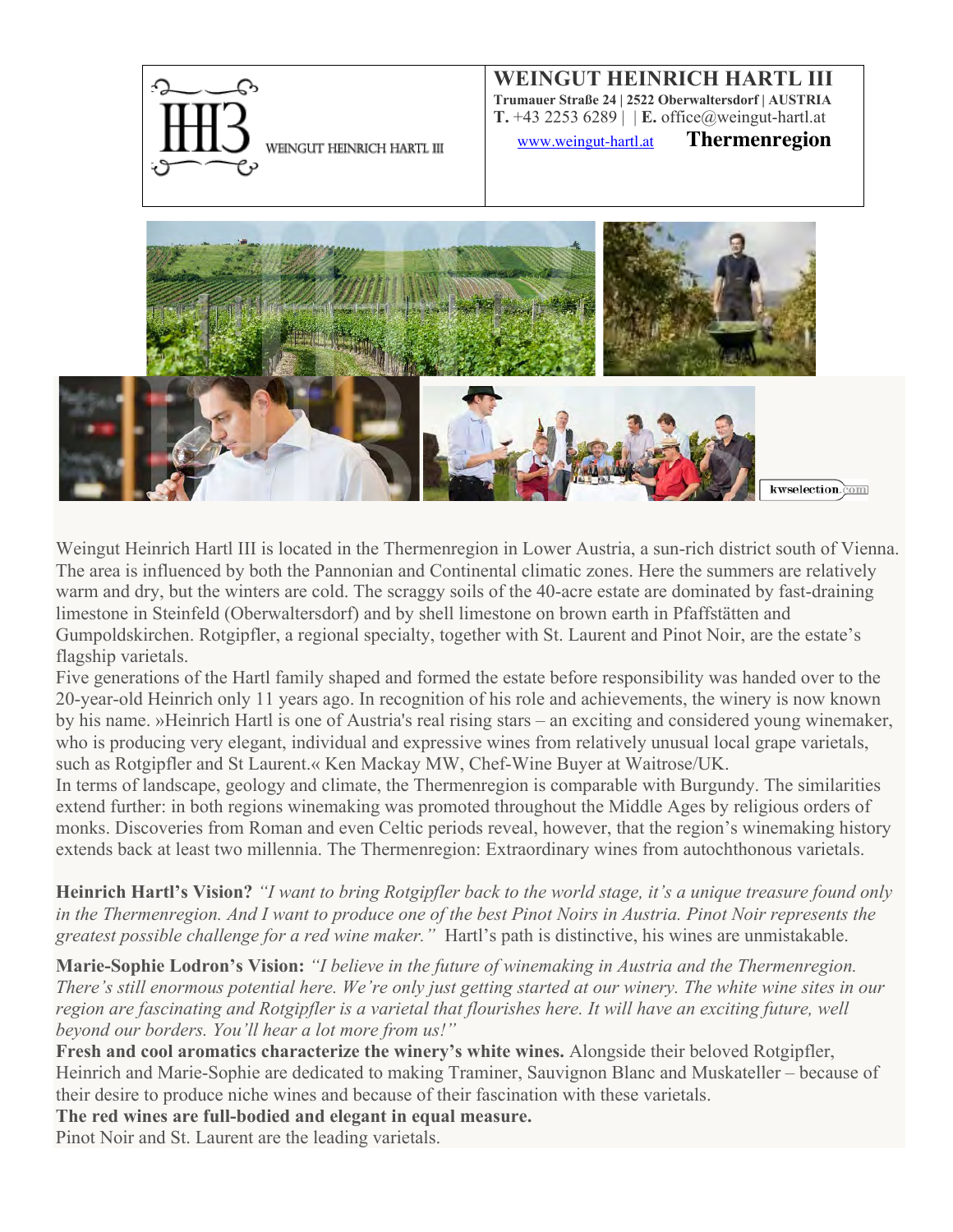## **WEINGUT HEINRICH HARTL III**





# Heinrich Hartl Rotgipfler 2017/18 2017 **WINEENTHUSIAST**<sub>93 pts</sub>.

 "Ripe red apple notes have an edge of orange peel and an attractive waxiness. The palate is immensely concentrated and plays that orange peel and pith game with aromatic and textural aplomb. This is full on and highly aromatic with the purest, zingiest and most appetizing finish. Will benefit from bottle age. Drink 2020–203 **ANNE KREBIEHL MW**   *Alc. 14% A. 5.3g/l RS 6.5g/l*

### **Heinrich Hartl St. Laurent Classic 2019**

*Ried Kräutergarten in Oberwaltersdorf*, meagre alluvial soils with high limestone content. Dark ruby red with blue highlights. An intense aroma of dark berries, blackheart cherries, bitter chocolate and black tea. A great deal of ripe fruit on the palate; dark cherries, blackberry compote and plums, paired with delicately bitter chocolate and subtle herbal notes. Wonderfully juicy!

Harvested, 80 % destemmed and crushed, 20 % whole berries. 30 % spontaneous fermentation, 70% fermented with cultured yeast. Fourteen days on the skins, then pressed gently. Élevage 40% in used barriques (3rd–5th filling) and the rest in stainless steel, for eight to twelve months. *Alc. 12.5% A. 5.1 g/l RS 4.4 g/l*

# **Heinrich Hartl Pinot Noir Classic 2018** WINEENTHUSIAST<sub>89 pts.</sub>

"A gentle vanilla note wraps itself around ripe, red cherry on the nose, with a slight touch of smoky mocha. The palate combines these flavors and presents them on a juicy palate held firm by a fine mesh of tannins. This has bite and ample freshness."

### **ANNE KREBIEHL MW**

The Heinrich Hartl Classic Pinot Noir comes from the Kräutergarten vineyard's alluvial soils with high limestone content. Its aromatic nose offers ripe cherry fruit, raspberry compote and a subtle smoky note, which comes back in the finish redolent of cedar and tobacco. This is a year round food friendly red that is ready to drink, but will develop further over the next 2-3 years. *Alc. 13% A. 4.7 g/l RS 3.5 g/l* years.

# **Heinrich Hartl Pinot Noir Reserve 2017** WINEENITHUSIAST<sub>94 pts.</sub>

"Dark and beguiling notes of elderberry hover on the nose. The palate is fresh and vivid and marries that elderberry with juicy, ripe cherry. The body is light, spicy and fluid, revealing both pepper and hints of clove. The tannins are present but fine, brushing gently against the tongue. Such an elegant and moreish wine. Nothing is heavy; all is balance. Drink now–2028  **ANNE KREBIEHL MW** *Alc. 14.4% A. 4.8 g/l RS 1.7 g/l*



### **Pinot Noir Graf Weingartl 2018**

One could say that the Hartl estate was a 'Graf-house' (a noble house, Graf = earl), before Heinrich Hartl I married into it – although in truth, the owners' family name was Graf. The parcel of land upon which our premier cru now standshas been planted to grape vines as far back as the Hartls can remember. And at some point, the site's potential for Pinot Noir was discovered, to our great benefittoday. The 'Graf Weingartl' represents the core of our estate and stands truly close to our hearts. A great deal of passion flows into this wine, which was first vinified as a single vineyard bottling in 2007.

*Alc. 13.5% A. 5.3 g/l RS 1 g/l*